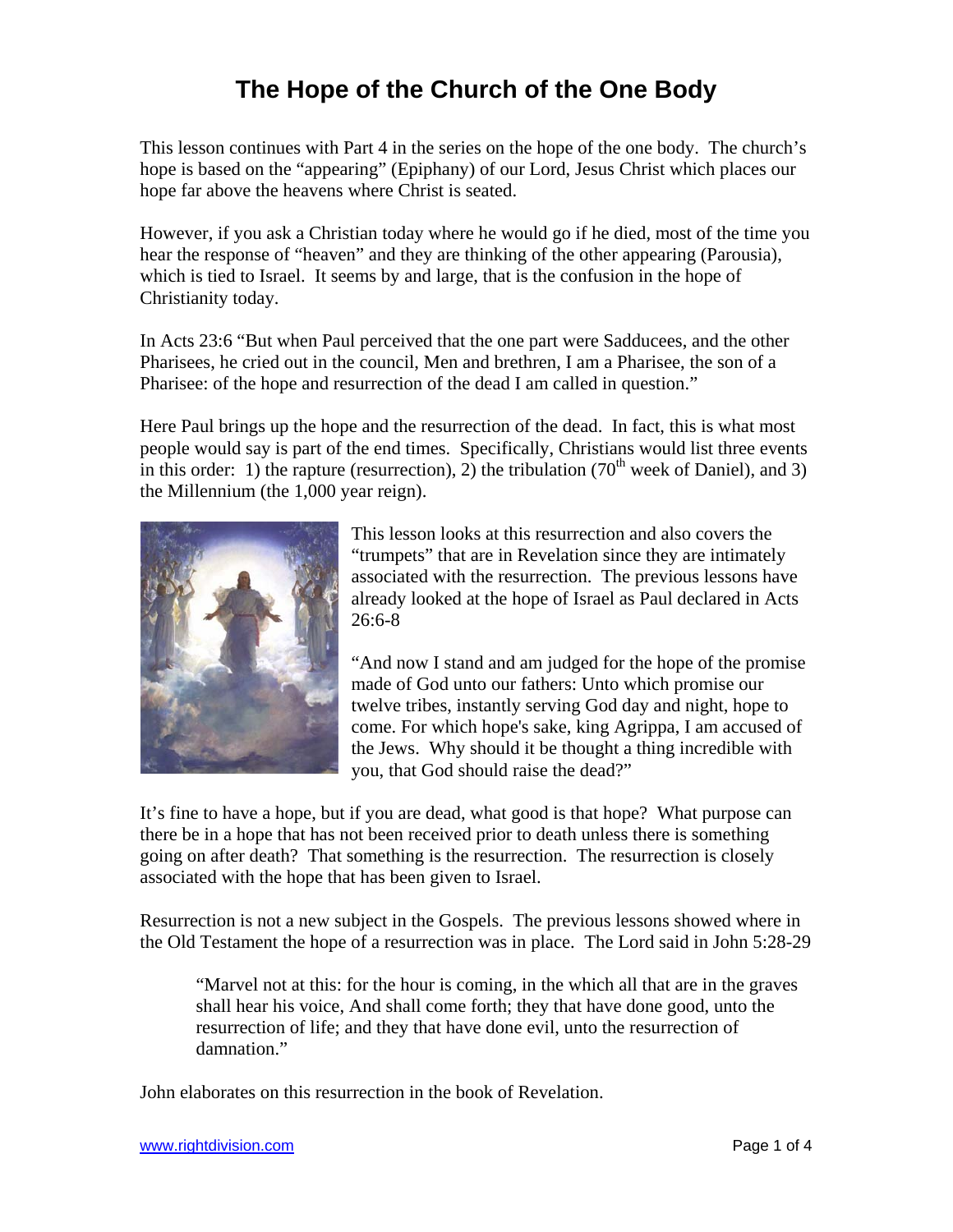Revelation 20:1-6 (KJV)

- 1 And I saw an angel come down from heaven, having the key of the bottomless pit and a great chain in his hand.
- 2 And he laid hold on the dragon, that old serpent, which is the Devil, and Satan, and bound him a thousand years,
- 3 And cast him into the bottomless pit, and shut him up, and set a seal upon him, that he should deceive the nations no more, till the thousand years should be fulfilled: and after that he must be loosed a little season.
- 4 And I saw thrones, and they sat upon them, and judgment was given unto them: and I saw the souls of them that were beheaded for the witness of Jesus, and for the word of God, and which had not worshipped the beast, neither his image, neither had received his mark upon their foreheads, or in their hands; and they lived and reigned with Christ a thousand years.
- 5 But the rest of the dead lived not again until the thousand years were finished. **This is the first resurrection**.
- 6 Blessed and holy is he that hath part in the first resurrection: on such the second death hath no power, but they shall be priests of God and of Christ, and shall reign with him a thousand years.

The first resurrection pertains to the faithful in verse 4, while the second resurrection happens at the end of the Millennium which is classified at the Great White Throne judgment which is explained in verses 7-15.

Revelation 20:7-15 (KJV)

- 7 And when the thousand years are expired, Satan shall be loosed out of his prison,
- 8 And shall go out to deceive the nations which are in the four quarters of the earth, Gog and Magog, to gather them together to battle: the number of whom is as the sand of the sea.
- 9 And they went up on the breadth of the earth, and compassed the camp of the saints about, and the beloved city: and fire came down from God out of heaven, and devoured them.
- 10 And the devil that deceived them was cast into the lake of fire and brimstone, where the beast and the false prophet are, and shall be tormented day and night for ever and ever.
- 11 And I saw a great white throne, and him that sat on it, from whose face the earth and the heaven fled away; and there was found no place for them.
- 12 And I saw the dead, small and great, stand before God; and the books were opened: and another book was opened, which is the book of life: and the dead were judged out of those things which were written in the books, according to their works.
- 13 And the sea gave up the dead which were in it; and death and hell delivered up the dead which were in them: and they were judged every man according to their works.
- 14 And death and hell were cast into the lake of fire. This is the second death.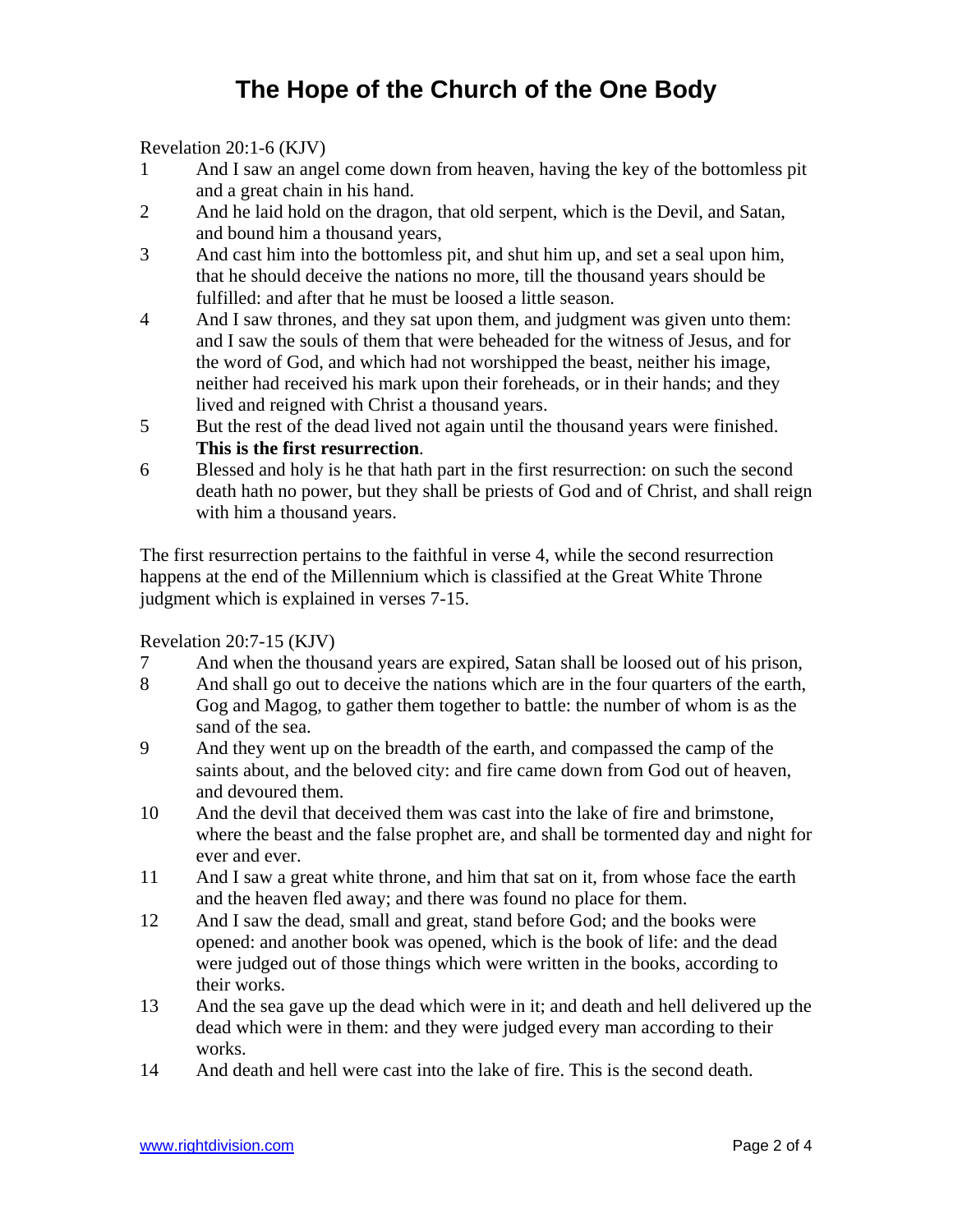15 And whosoever was not found written in the book of life was cast into the lake of fire.

The second resurrection is where everyone is judged according to their works. The second part of the hope that Israel had was heavenly and that pertains to New Jerusalem, which is described in Revelation chapter 21 coming out of heaven:

Revelation 21:1-3 (KJV)

- 1 And I saw a new heaven and a new earth: for the first heaven and the first earth were passed away; and there was no more sea.
- 2 And I John saw the holy city, new Jerusalem, coming down from God out of heaven, prepared as a bride adorned for her husband.
- 3 And I heard a great voice out of heaven saying, Behold, the tabernacle of God is with men, and he will dwell with them, and they shall be his people, and God himself shall be with them, and be their God.

Paul expounds on this hope in Hebrews:

Hebrews 12:18-24 (KJV)

- 18 For ye are not come unto the mount that might be touched, and that burned with fire, nor unto blackness, and darkness, and tempest,
- 19 And the sound of a trumpet, and the voice of words; which voice they that heard intreated that the word should not be spoken to them any more:
- 20 (For they could not endure that which was commanded, And if so much as a beast touch the mountain, it shall be stoned, or thrust through with a dart:
- 21 And so terrible was the sight, that Moses said, I exceedingly fear and quake:)
- 22 But ye are come unto mount Sion, and unto the city of the living God, the heavenly Jerusalem, and to an innumerable company of angels,
- 23 To the general assembly and church of the firstborn, which are written in heaven, and to God the Judge of all, and to the spirits of just men made perfect,
- 24 And to Jesus the mediator of the new covenant, and to the blood of sprinkling, that speaketh better things than that of Abel.

Hopefully now, part of the table has been set so we can answer the questions of who, and what, and where and when this happens. Now let's look at how the trumpets from Revelation come into play when discussing the resurrection. Paul writes about this in two places from 1 Corinthians and 1 Thessalonians.

1 Corinthians 15:51-53 (KJV)

- 51 Behold, I shew you a mystery; We shall not all sleep, but we shall all be changed,
- 52 In a moment, in the twinkling of an eye, at the last trump: for the trumpet shall sound, and the dead shall be raised incorruptible, and we shall be changed.
- 53 For this corruptible must put on incorruption, and this mortal must put on immortality.